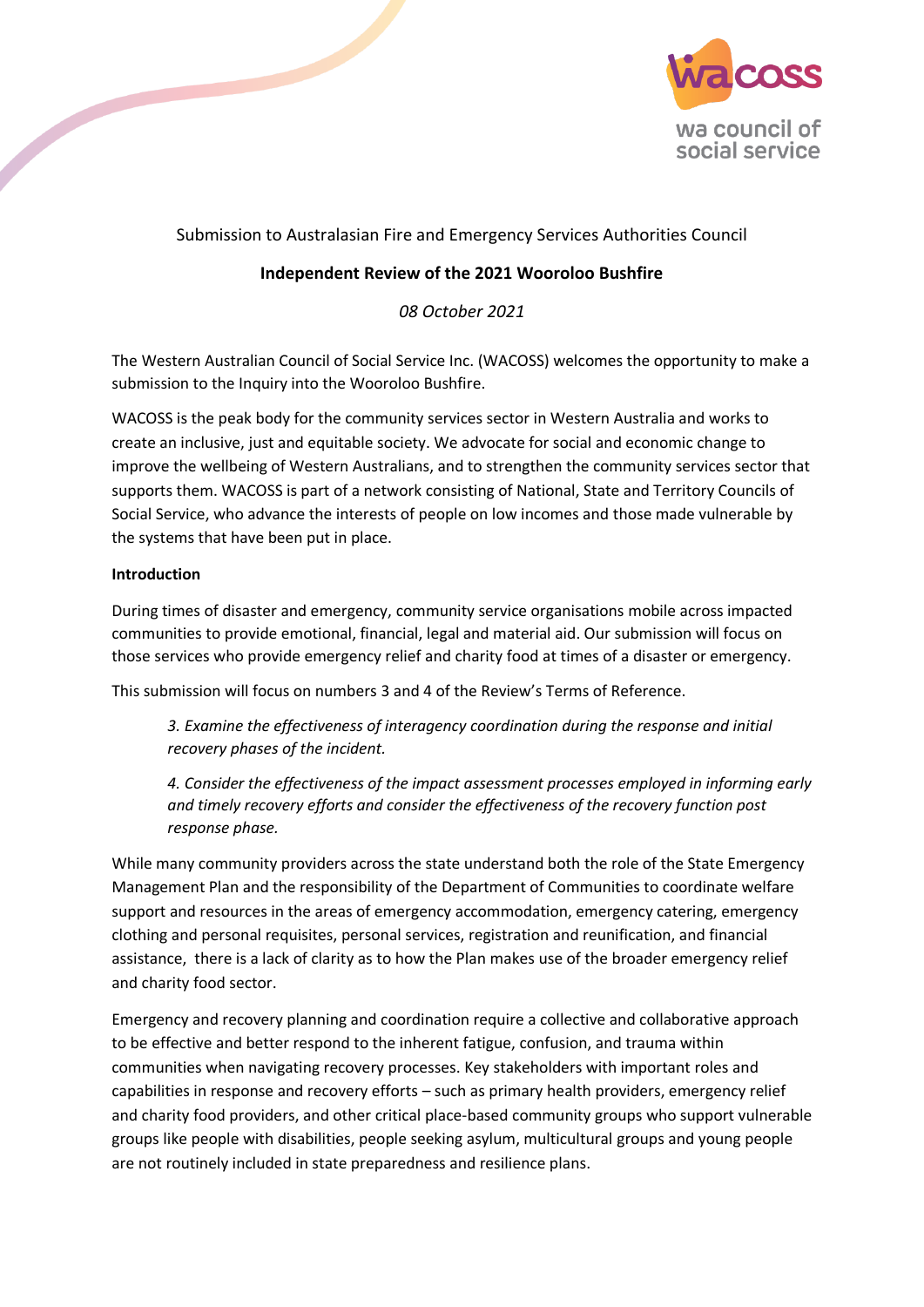This submission will discuss the impacts observed during the Wooroloo bushfire of not having effective interagency coordination for emergency relief and charity food during the emergency response and initial recovery phases.

#### **Preparation and rapid response by services**

Western Australian emergency relief and charity food sectors are largely not funded via the process of the State Emergency Management Plan. Many services will, however, be drawn upon at times of disaster as they have strong local relationships as organisations who routinely deliver services across impacted areas.

Organisations from outside of the impacted communities may also send staff and resources to deliver food and material aid where gaps in support are identified. There will inevitably be a range of volunteer and community members who coordinate to provide relief both within and outside of impacted areas. However, the role of these service providers and community groups are poorly defined and understood across every stage of the disaster continuum.

As identified in th[e WA Food Relief Framework,](https://wacoss.org.au/wp-content/uploads/2019/10/Food-Relief-Framework-report-sml.pdf) emergency relief and charity food providers are rarely funded for program planning or coordination, and staffing. Instead, the funding they do receive is almost exclusively to be directly used to provide material aid and food.

Typically, the sector is funded through grants from the Commonwealth Department of Social Services and Lotterywest, as well as through fundraising and philanthropic donations. Grants are often for periods between 12 months or up to 3 years. Organisations then divide available funds monthly to determine the value of the relief they can provide to ensure their funds last the required length of time.

In times of disaster, organisations have no option but to draw upon those funds to provide material aid and food to impacted communities. This then has a flow on effect on the availability to provide emergency relief throughout the remaining grant period. This disaster spending often reduces available amounts of funding organisations can then provide to community members experiencing financial hardship outside of disaster impacted regions.

**Recommendation:** Develop an Emergency Relief and Charity Food Disaster Strategy that includes both the coordination of activated services and the adequate refunding of resources spent to provide relief to disaster impacted communities.

## **Coordination of services and support**

The role of emergency relief and charity food relief providers both inside and outside of evacuation centres is critical during the emergency and initial recovery phases. A challenge faced by both services and people impacted by the Wooroloo bushfire, however, was the lack of coordination across the distribution of emergency relief and charity food. As most providers sit outside of state disaster planning, they do not have access to systems, frameworks and processes that assist in ensuring there is adequate planning, information sharing and coordination across emergency relief and charity food distribution.

As both volunteers and charity food providers attempted to coordinate the distribution of food across the impacted area, there was at times little understanding of how people were to store, cook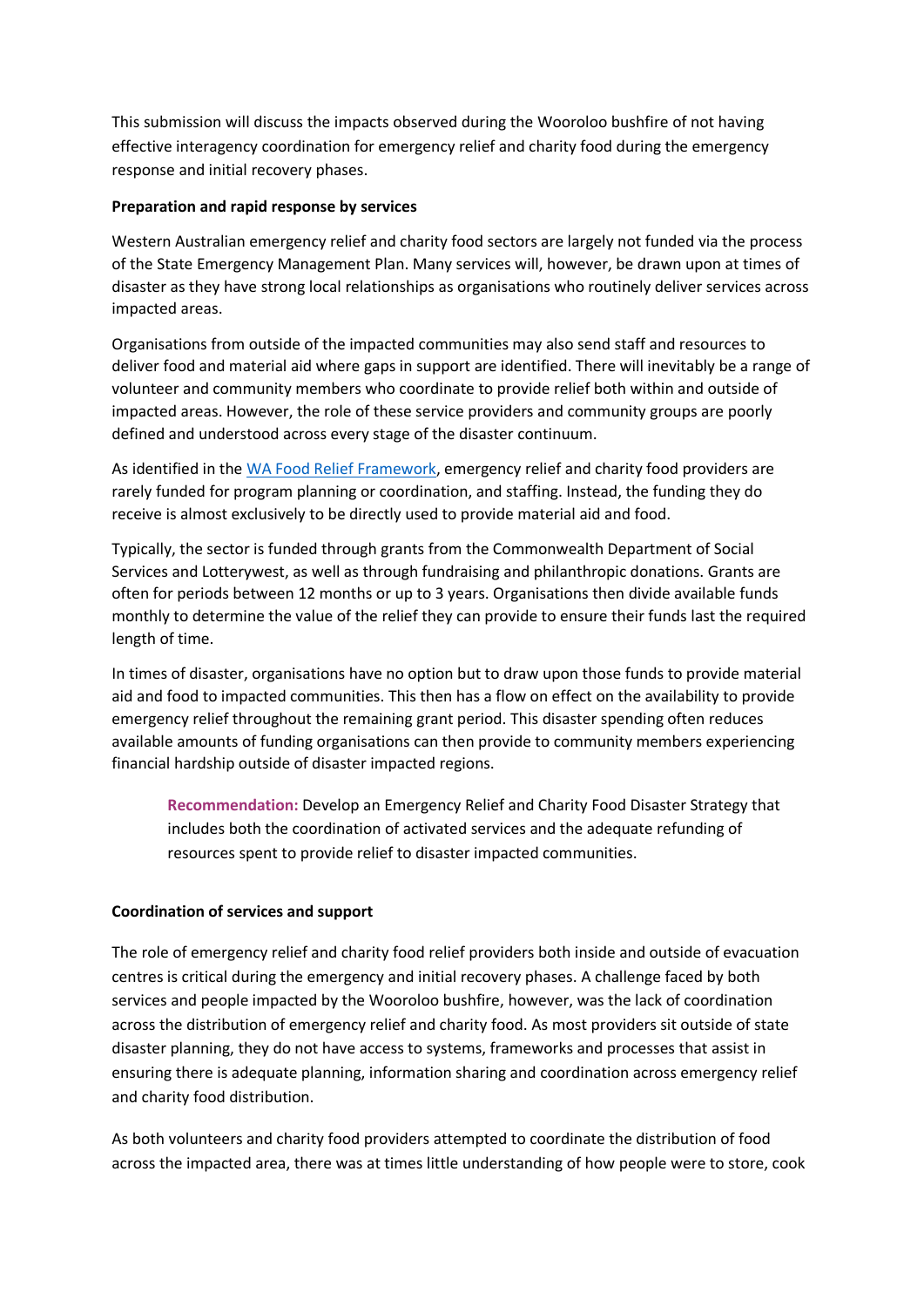and consume donated foods. WACOSS heard from services that there a significant amount of donated food that had to be thrown away as those donating food did not understand that people impacted by disaster often lack critical resources such as cooking appliances, refrigeration, storage and other essential items.

Supporting food relief providers and volunteers to have the processes to coordinate efficiently with other providers is of fundamental importance. WACOSS heard from community members who felt frustrated by the complexity of navigating service and supports during both the initial emergency and early recovery periods. Community members also spoke of feeling disconnected from their community disaster planning process, including local logistical and social assets not being included and activated via local planning processes.

Community services who participated in this processes also echoed these experiences and suggested that as they are the first people to activate for the welfare and wellbeing of impacted communities, that they too should be better integrated with the disaster resilience planning that occurs. As people navigated fractured charity food systems, WACOSS heard many services talk of people being forced to drive long distances to access charity food that was often of an inadequate quantity and nutritional value.

The safety and nutritional quality of charity food being distributed must be taken into consideration. Due to the ad hoc nature of donations and the food supply, the lack of infrastructure and resources to support reliable and appropriate food services, and reliance on volunteers, models of charitable food service delivery generally do not meet consumer's nutritional needs and preferences. Organisations need fit-for-purpose food relief nutrition policies, and to be supported to re-orientate them toward the procurement of appropriate and nutritious food for recipients.

WACOSS draws the Inquiry's attention to the Law Council of Australia's [Disaster Legal Response Plan](https://www.probonocentre.org.au/wp-content/uploads/2015/02/Emergency-Preparedness-and-Disaster-Planning-for-the-Legal-Profession.pdf) which provides a comprehensive and clear process for the activation of the legal and financial counselling sector during times of disasters. WACOSS recommends the development of emergency relief and charity food disaster response strategy which would ensure providers have clear access to the indicators, tools and resources required to deliver the best possible outcomes.

Emergency service planning needs to include the unique perspectives and contributions of community service organisations. While local organisations play a critical role in the local community's disaster and resilience planning, state peak bodies can play a critical role across government and systemic strategy. The State Emergency Management Committee should undertake a comprehensive review of current strategic committees and members to identify opportunities' to better include community service peak bodies across disaster and resilience planning.

**Recommendation:** Broaden the membership in emergency management committees to include representatives from the community service sector.

**Recommendation:** Develop and resource a State Food policy that enables a single point of assessment and referral, with a realistic understanding of what amounts and types of foods that will be required to support individuals and families while they are unable to purchase their own food.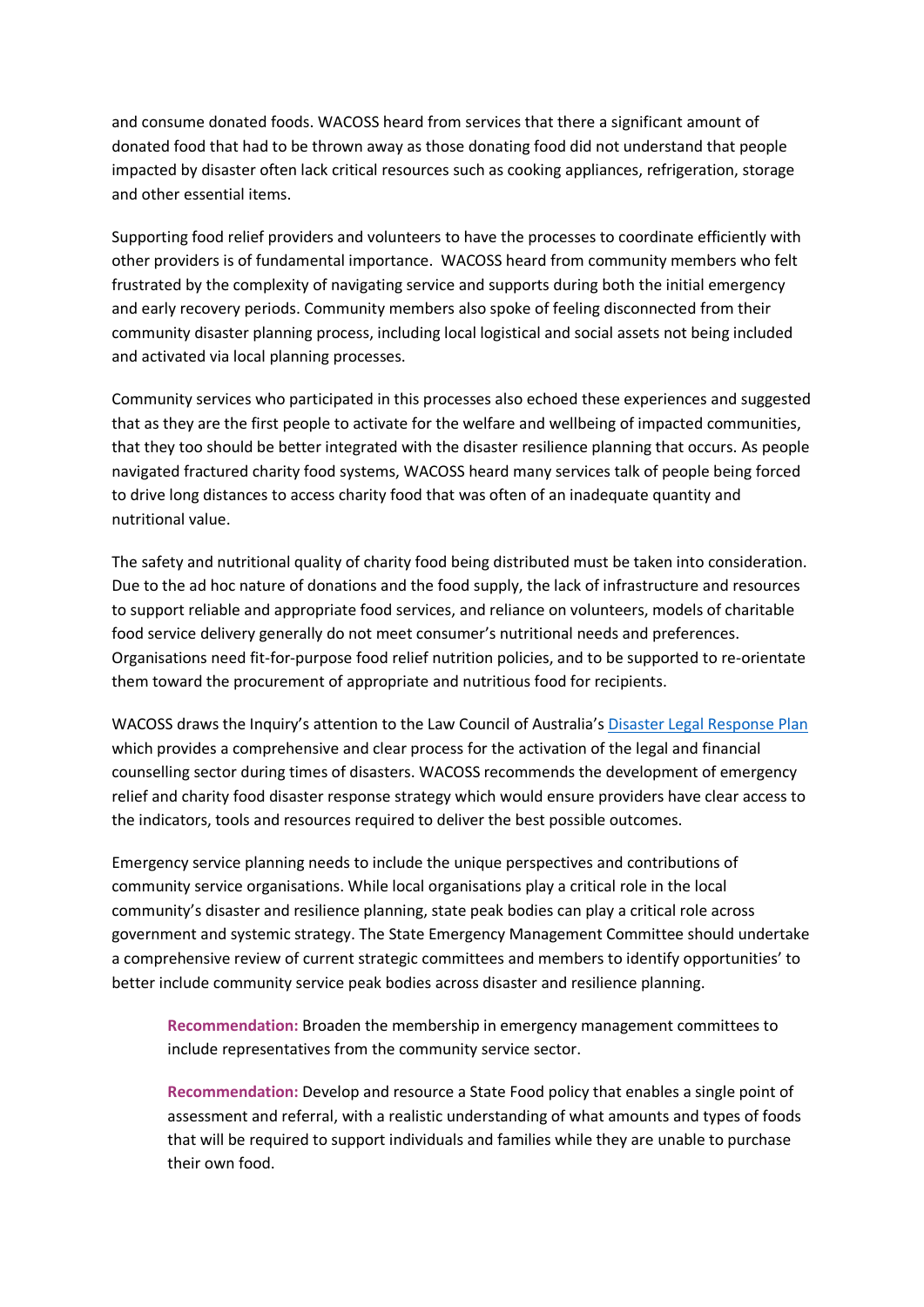**Recommendation:** Fund the Food Stress Index to provide accurate data on impacted populations, and the types and amounts of food required to provide for nutritional and appropriate food relief.

#### **Assessment and Referral**

While services across the community and volunteer sector were ready to provide support, their capacity to provide a holistic assessment and referral process that was appropriate for a disaster impacted individual or family was limited.

People within evacuation centres were often required to provide evidence of hardship to access one particular support or service, and then be required to either present that evidence again or different evidence to access another service.

This is of particular concern, as each time a person is required to retell their personal experience, there is a risk of re-traumatising people as they seek help and support from multiple providers.

The issue of coordinating assessment and referral processes for people impacted is made more challenging when people do not present at an evacuation centre. During the Wooroloo bushfires, WACOSS heard of many people who moved from the impacted area to stay with family and friends in other regions. People who had been impacted by the fires would then be left to rely on their own natural networks to navigate the service system and locate appropriate support without understanding the supports and assistance they were entitled to receive.

In one particular instance, WACOSS heard of a family impacted by the bushfires who had reached out to a metropolitan charity food provider, after moving in with a group of friends. While the food relief provide was able to meet their immediate needs, they did not have the necessary understanding of the state disaster system to ensure this family made contact with the State Disaster Hotline, which would have undertaken a comprehensive assessment and referral process and ensured the family accessed their state disaster payments and entitlements.

As part of the mainstream delivery of aid, community service and volunteer providers utilise consent based approaches to sharing information, which enable the sharing of information between agencies. The [Royal Commission into National Natural Disaster Arrangements](https://naturaldisaster.royalcommission.gov.au/) recommended that all levels of government work towards a technical solution to the sharing of personal information that results in a 'one-stop shop' experience for those impacted by disasters seeking services and support.

**Recommendation:** Utilise a consent based approach and develop a technical solution to better enable the sharing of personal information.

## **Coordination of essential material aid as people return to clean up**

Once the immediate threat to life has passed, residents will inevitably move back on to their property to begin the clean-up and rebuild process. In the aftermath of Wooroloo, residents who had lost sheds, tools and other essential items faced cleaning up their property without appropriate tools and PPE. Emergency relief providers have funding constraints that limit their ability to purchase the types of material aid required to support property clean ups. Items required included work boots, work clothing and clean up tools. Providers described the emotional difference between